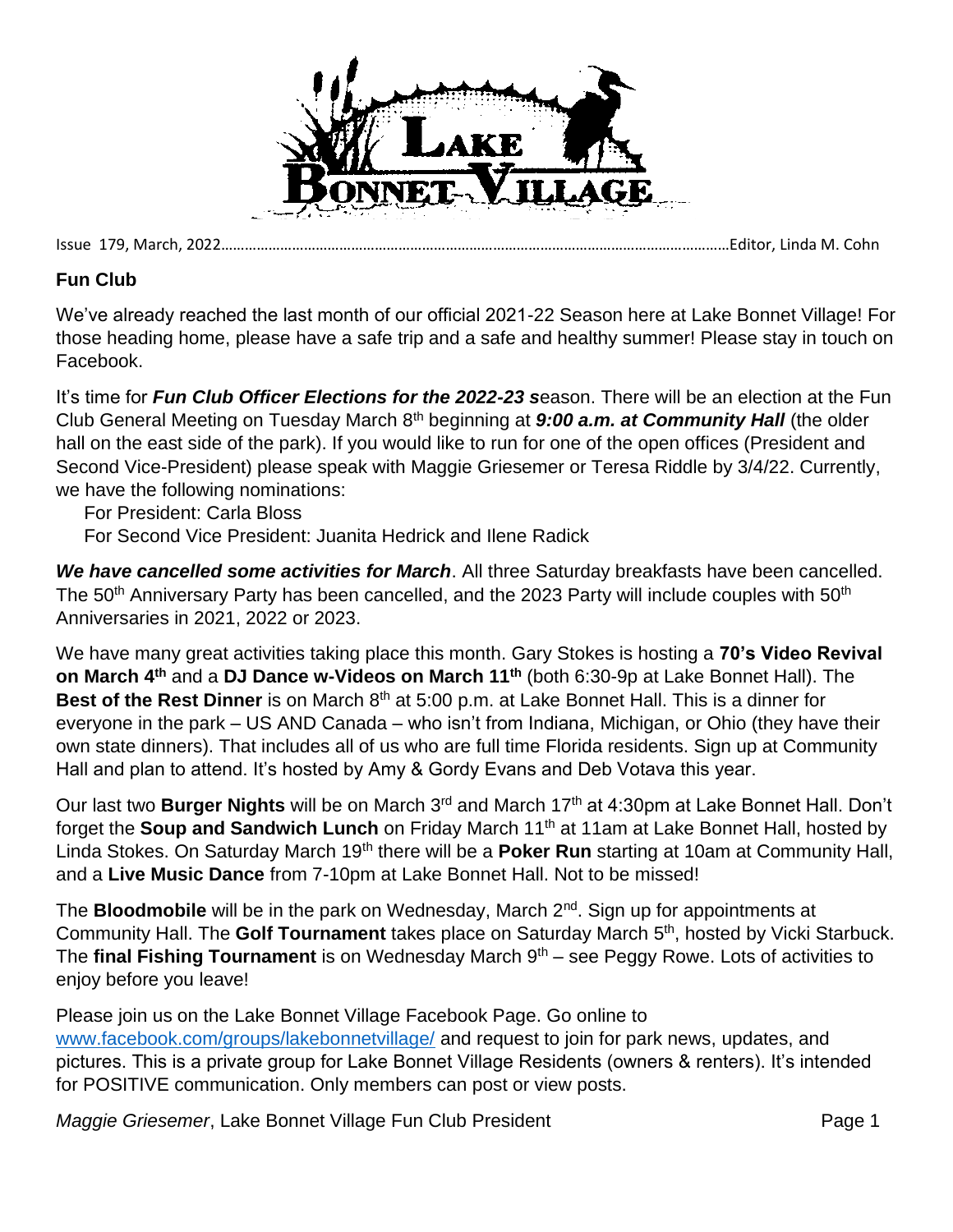## **Board of Directors**

You have done a wonderful effort in keeping the park appearance at an all-time level. Thank you for making the Board of Directors oversight easier. Top honor for the best washing of units goes to Redwood Blvd. again this year.

The RV income is up! It should peak out above the yearly average \$60,000 following last year's drop off due to Covid. The RVers produce 10% of our yearly budget.

Thanks to the volunteering of several of our residents, the interior area of the sewer plant has been 'beautified' with a complete cleanup. Many thanks to Joe Geswein, Ron Wiesinger, Kenny Doyle, Mel Bezinque, and Dutch Angus.

The Bocce Ball Court has proved to be an asset and an attraction to our park. Thanks to the great crew who constructed the court. Special thanks to the Fun Club and leaders, Gene Tomlinson and Peggy Rowe. LBV now has a complex along the shoreline of Lake Bonnet that includes a fire ring, Bocce ball court, pool/hot tub, and a new hurricane shelter community hall.

Four new shareholders have joined our LBV family in 2022. Lot locations are two on Redwood, one on Lake Drive and one on Bristlecone.

Pontoon trailers and trailers in storage **must be kept** in the slip assigned to you. We have experienced several conflicts.

Regarding the many rumors within the park, PLEASE ask for clarification from a board member. We will give you an answer and answer the rumor at the next board meeting.

Share prices and rents are under study for the March 21, 2022, BOD meeting. If you have any opinion or concerns regarding any changes in the rents, etc. express them to Matt Skjonsby or any board member.

Due to the slowing down of Covid cases within the park, the BOD has lifted all restrictions regarding the use of our clubhouses. Tables have already been added to Lake Bonnet Hall. We ask that if you move any tables or chairs for any reason, that you return them to their original position before you leave the hall. It is still suggested that care be taken when serving food at any activity. The Fun Club may have some changes regarding meeting and activities.

Attendance at the popcorn fire ring on Wednesday at 4:00 has set a record of 51 people. You can show up for free popcorn, bring your own tableware, and any food you want to roast over the fire.

Before you depart for your other home in the spring, remember to turn off the water to your unit and put away all objects that could fly around during a storm. High winds create projectiles of things not secure. Keep your street post lamp on so that your full-time neighbors can continue to see in the dark. If you do not plan on retuning before January, and want to be included in the 2023 directory, see your section leader, and get a form for next year.

*Byron Townsend*, President, LBV Co-Op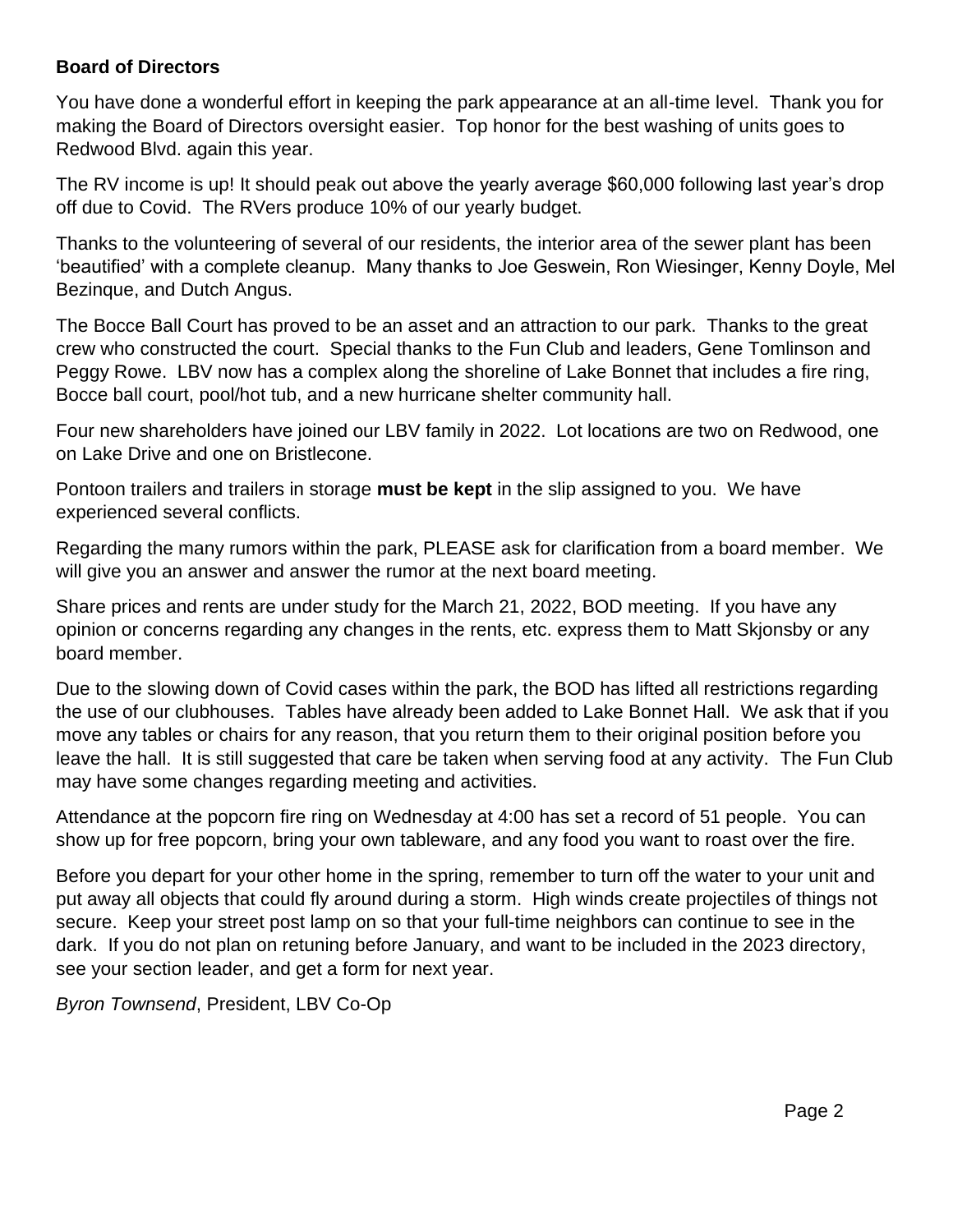# **Use of Lake Bonnet Hall and Community Hall Kitchens**

Following any activity that uses the kitchen facilities, **EVERYTHING** needs to be cleaned. The towels should be washed, dried, and returned. The garbage taken to the dumpsters. Utensils returned to the labeled drawer from which they were taken. Floors swept and if necessary washed. Do **NOT** save any food or liquids. Take them home, or distribute them to anyone wishing to take them. If left, it will be thrown in the garbage. Bathrooms should be checked also, and toilets flushed if necessary. Anytime the bathrooms are used by anyone, the toilets should be flushed following their use. *Joanne Hodges*

# **Laundry facilities**

The Co-Op bought Whirlpool washers and dryers in the summer of 2021 and expecs to recoup the cost in about 3 years. Again, we ask that ONLY American quarters be used in the machines. *We are aware that the machines accept Canadian and Brazilian coins, but the bank does not.* If you are using foreign coinage, you are not contributing to the payoff of our machines.

# **Coffee and Donuts**

3/1/22. MASA

3/8/22. Will be at 9AM, Fun Club Meeting (ELECTION)

3/15/22. AMS Roofing

3/29/22. Laser pain management.

Speakers will be there at 8 and they will be ready to speak at 8:30 after the 50/50 is drawn.

Hope everyone enjoyed the speakers this year and the ones traveling back home have a safe trip home and a great summer.

There will be three dances next year. New Year's Eve 12/31/23, 8 to 12AM, Lora Patton. Valentines 2/11/ 23, 7 to 10PM Lisa and Bobby Bennett (Almost Alive). March is not booked yet *Carla Bloss* 2<sup>nd</sup> VP. Fun Club

# **Blood Drive**

Wednesday March 2<sup>nd</sup> 1:30-4:30PM the Big Red Bus will be in front of the Community Hall. Please identify the time you wish to donate on the sign-up sheet on the Community Hall bulletin board. The bus can hold 5 individuals at a time with safe distancing in place. With your donation, you get a wellness check including blood pressure, temperature, pulse, iron count and cholesterol screening. All donors will receive a T-shirt and an eGift card. With the pandemic, blood donations have been low, please come out and support our blood banks. The bus will be coming from Lake Placid, so be patient if it is running late.

Blood One has asked if we would like them to come earlier on one of the dates next season. Example: 10AM -3PM or 4, instead of the afternoon timeframe we have been scheduled. This would be one of their full days for donations. If you have thoughts on this, please see me. *Donna Eads*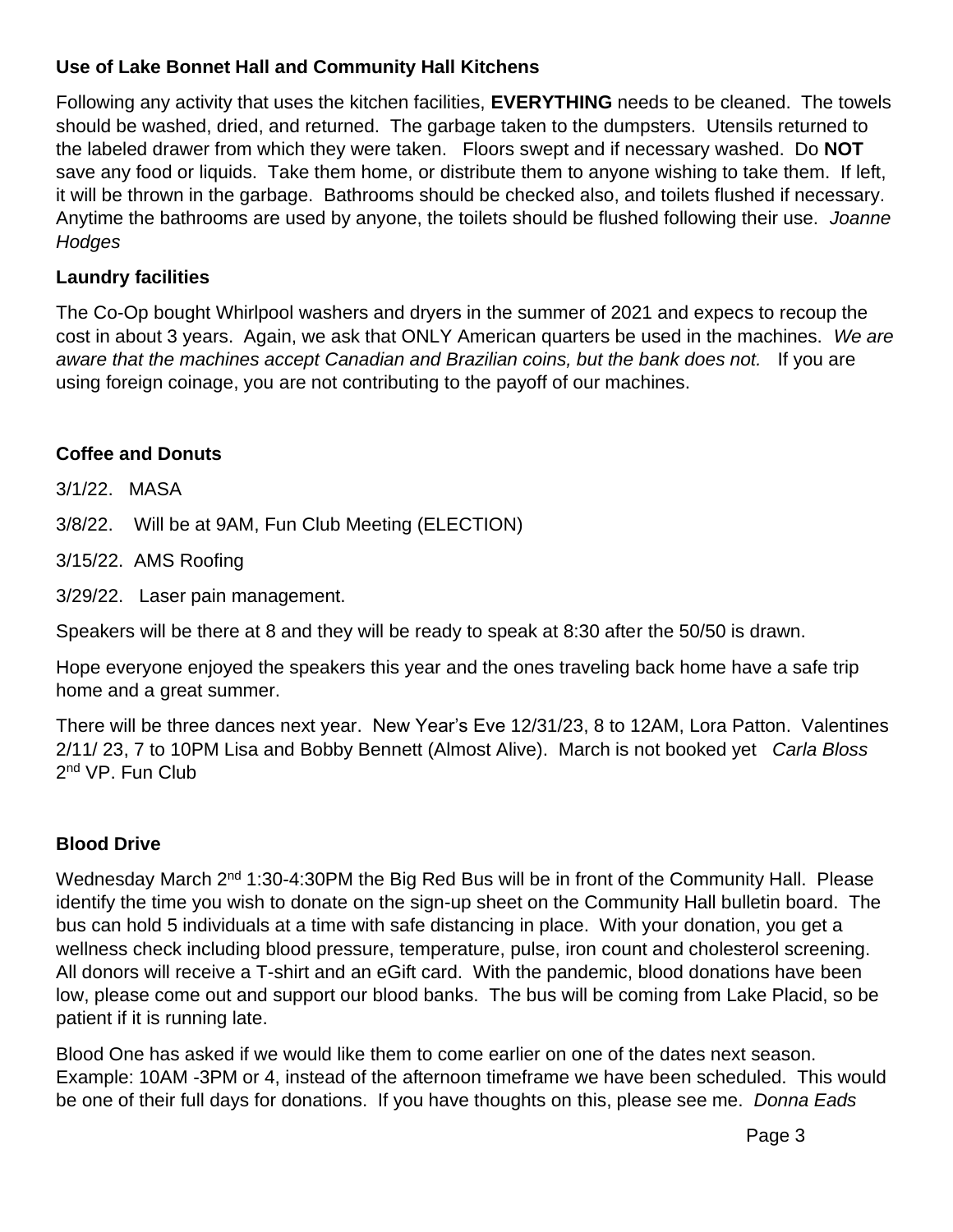# **Hands of Love**

If you have been involved in the past with Hands of Love, please plan on attending a meeting on Tuesday, March  $8<sup>th</sup>$  at 11AM in the Community Hall. It is important that you participate in the discussions about the future of Hands of Love. Questions, please call *Tina Stidham* (606) 316-2347, or *Diane Ludwig* (219) 363-0830.

### **Best of the Rest Dinner**

On Tuesday. March 8<sup>th</sup> at 5PM in Lake Bonnet Hall, we will gather for food, fun and fellowship! Please sign up on the sheet posted on the Community Hall bulletin board with your last name and number attending *under the side dish you would like to provide*. Meat (Ham and Chicken), drinks and cups will be provided. Bring your own place settings. Bring a gift from your home state to be drawn as a door prize. Tickets will be given out ONLY to those who bring a gift! Questions contact *Amy Evans* @ (607)426-0877 or Deb *Votava* @ (607)382-3417.

## **Key West Trip**

An overnight trip is scheduled for March 9-11 to Key West. A bus has been reserved; it will depart LBV at 9:30am Wednesday, March  $9<sup>th</sup>$ . Reservations can be made up to the Monday prior; cost is \$259, with double occupancy. A sign-up and rooming sheet is posted on the Community Hall bulletin board. Questions, call *Teresa Riddle*, Trip Coordinator

### **Bocce Ball**

Join us every Friday at 9AM. NO EXPERIENCE NECESSARY! The court is located behind Lake Bonnet Hall between the pool and the fire pit. Stay for one, two or all 3 games.

On February 11<sup>th</sup> the 3 game winners were: Bob Lower, Jo Lower, Gene Tomlinson, 2 game winners were: Amy Evans, Beth Saunders. February 18<sup>th</sup> 3 game winners: Bob Lower, Jo Lower. 2 game winners: Gene Tomlinson, Maureen Tomlinson, Deb Votava.

"JEST" for fun—What is the difference between a man playing bocce and a man arguing with his wife? The man playing bocce has a chance to win! *Maureen Tomlinson*

### **Ladies Luncheon 2022**

96 Ladies arrayed in their 'Sunday Best' and hats of various designs and decoration. History of the Kentucky Derby with Derby winners displayed on the big screen was shared by Patty Grimes. A 'Derby Hat' contest was won by Mildred McIntyre, Carol Pierson, and Patty Bendt. Door prizes included two Kentucky Derby Pies, and glasses.

The *2023 Luncheon theme* will be "Put on Your Apron". Research your closets, cupboards, and photo albums for both aprons and pictures of family wearing aprons. Send your photos to [pccanfield65@gmail.com.](mailto:pccanfield65@gmail.com) Co-chairs are Linda Stokes, Paige Canfield and Deb Holden. Thank you to all who participated on the 2022 committee to make it memorable. *Jan Macdonald, Teresa Riddle* Co-Chairs.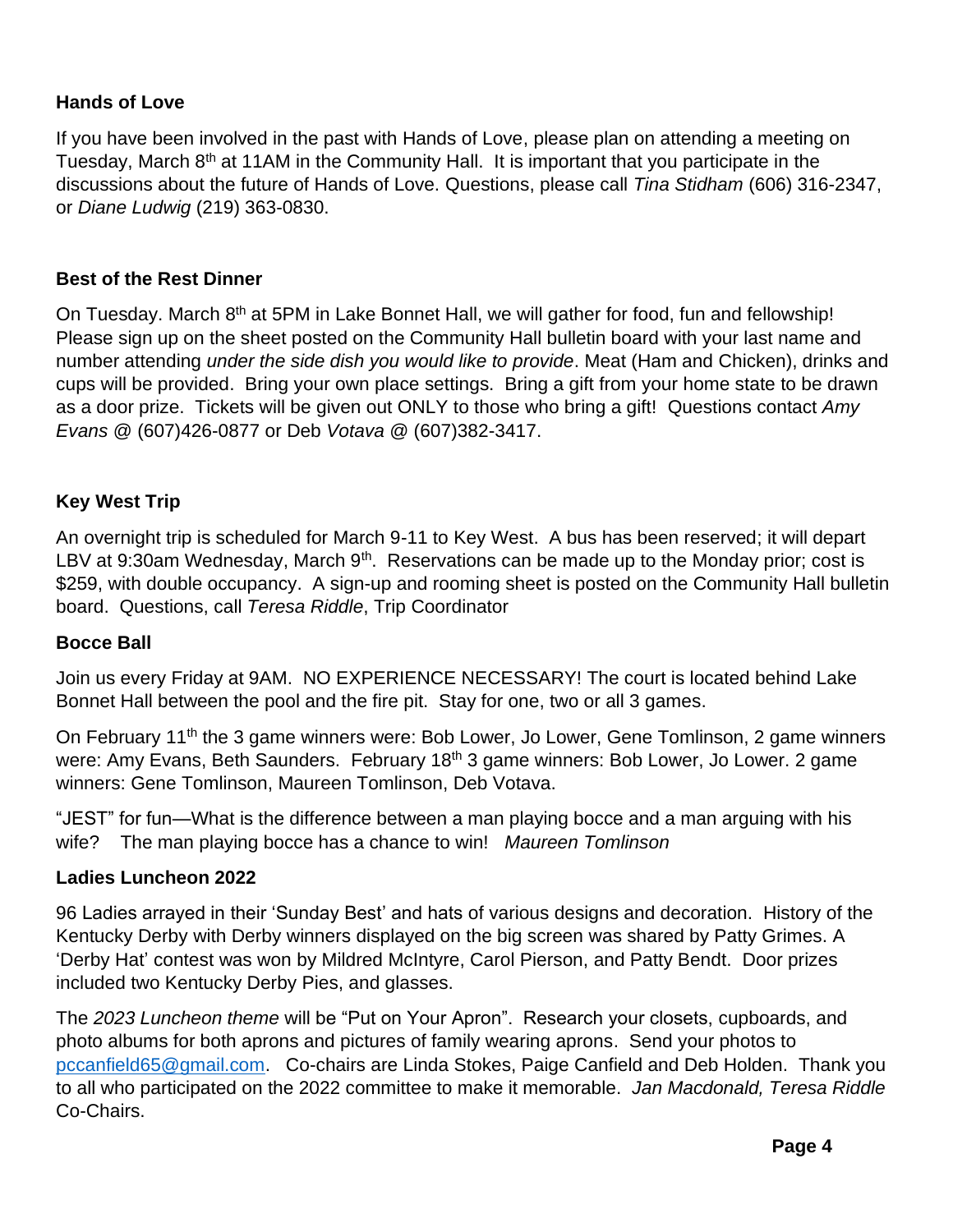# **Tarpon Springs**

The Tarpon Springs Day trip on February 7th was VERY cold but enjoyable. 36 LBV residents took the bus trip to enjoy a boat ride to a small island to collect seashells. The day was complete with good food, a little shopping, some fun games and getting acquainted with each other on the bus. *Teresa Riddle*, Trip Coordinator

## **Sunshine Report**

Seven get well cards and one sympathy card were delivered within the park. Please continue with your prayers for those that are ill or grieving. Please continue to keep me informed of illnesses, deaths or just someone in need of an uplifting card. *Teresa Riddle*, Sunshine Lady

## **Thank you**

Thank you to all the Section Leaders (Street walkers). It has been fun working with you. Without you knocking on doors, walking the streets of LBV we could not have held these events. Your efforts are appreciated. Thank you to all who buy tickets. *Darleen Lamp*

## **Chatter**

I have been editor of the Chatter since November,2015. It's been both a challenge and a privilege. Thank you for your patience and kind words regarding your newsletter. I am passing on this responsibility to Maggie Griesemer as of November,2022.

Anyone wishing to have hard copies of the Chatter during the months they are not in residence here, please bring your SASE to 2723 E Cedarwood Dr. and I will forward them on to Maggie. Bring all your signed articles to Maggie at 2713 E Elmwood Dr. beginning October 2022. *Linda Cohn*

### **Words of Wisdom**

You can't expect to be old and wise if you were never young and crazy.

You only fail when you stop trying.

Happiness is not about getting all you want; it is about enjoying all you have.